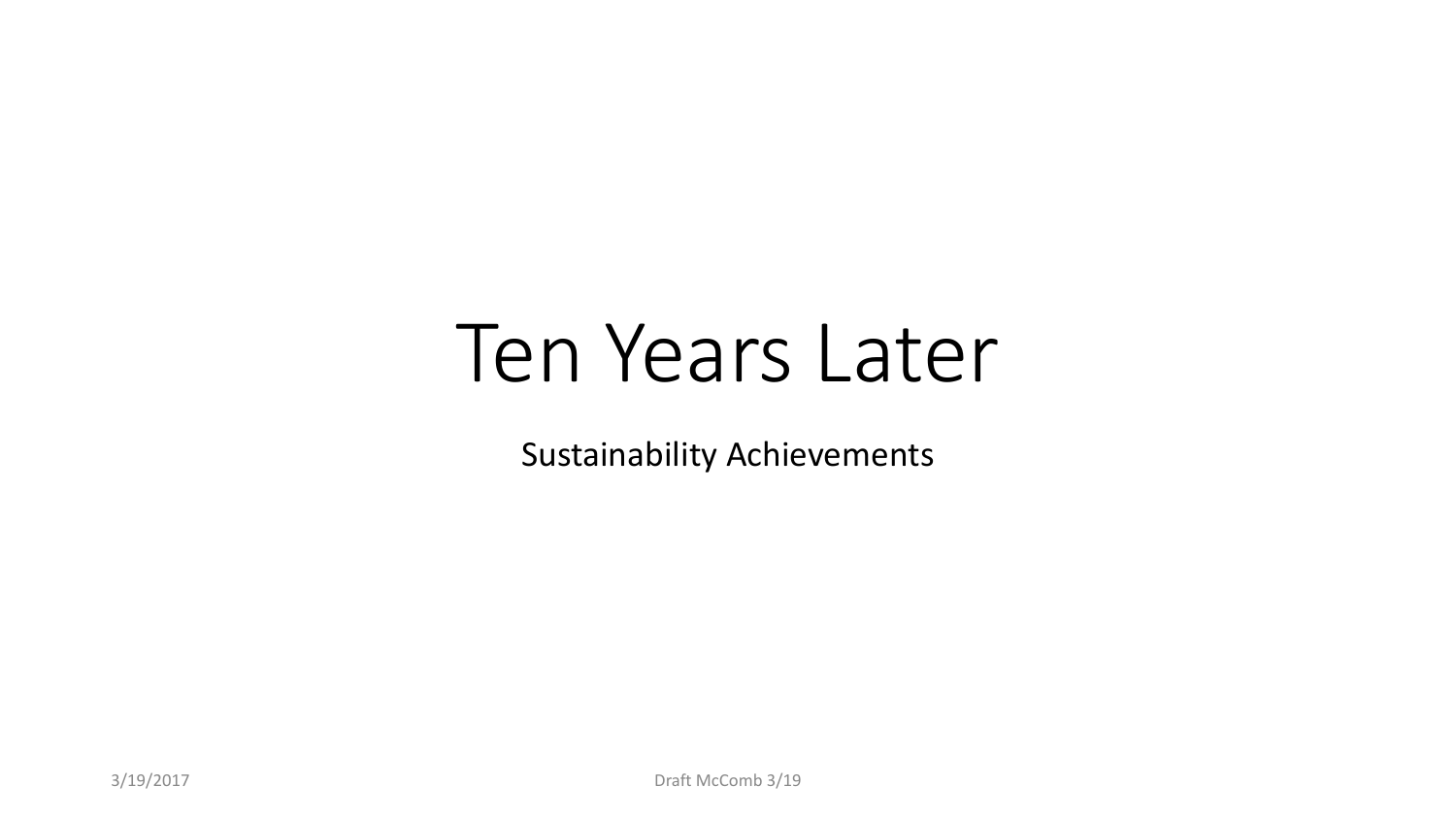### Stevens Point Eco-Municipality Task Force

- Mayor Andrew Halverson June 2007
- Develop a sustainable framework for Stevens Point's future
	- Specific policy recommendations for city government
	- Specific community projects, educational programs
	- Sustainability resolution
- Task force = 11
- Subcommittees = 79
- 54-page report, A Path to a Sustainable Stevens Point, June 2008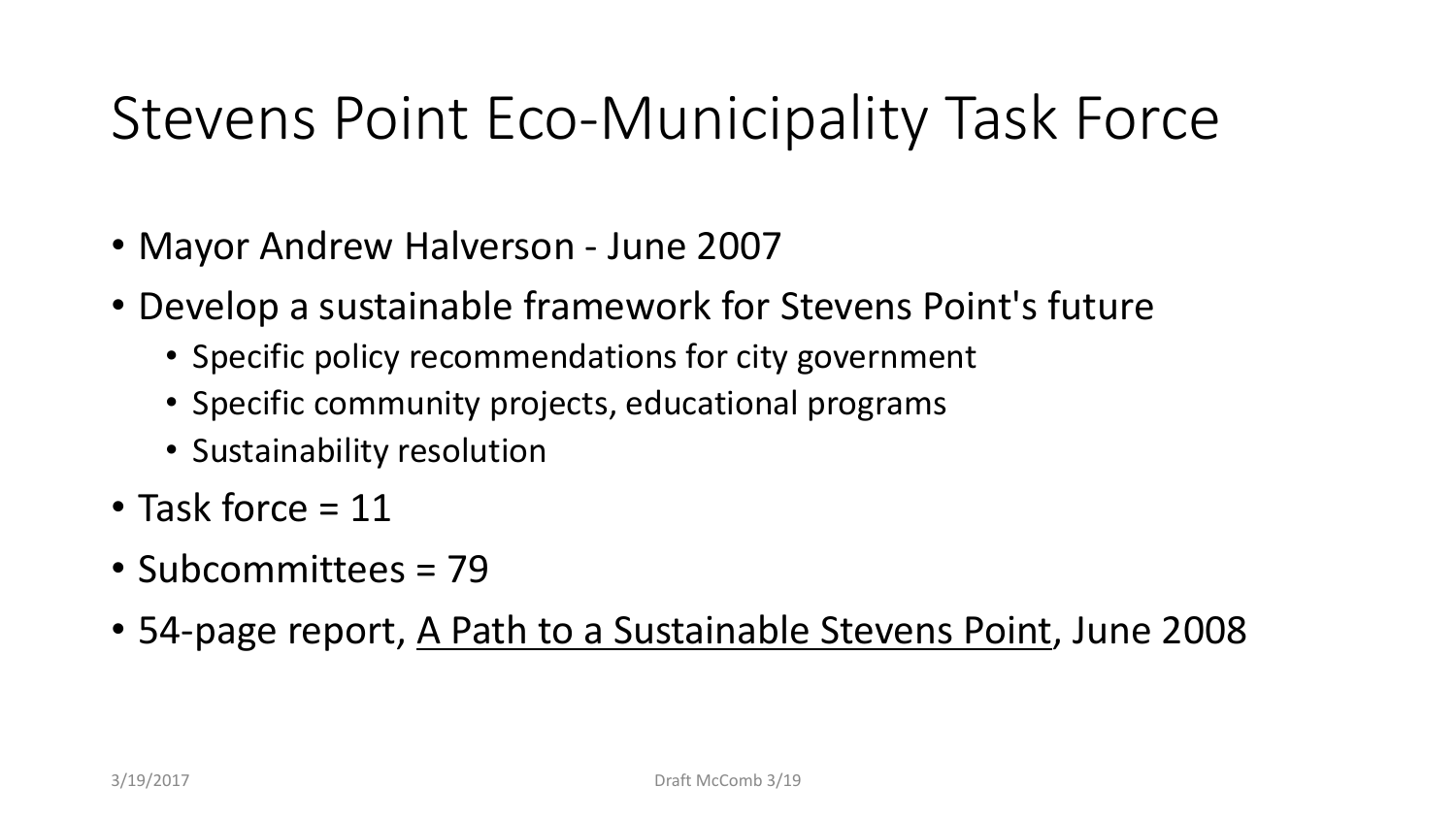### This Update

- Achievements since June 2008
	- Highlights only
	- Subcommittees
- Purpose
	- Motivation
	- Starting point for future sustainability efforts
- Annotated version to city staff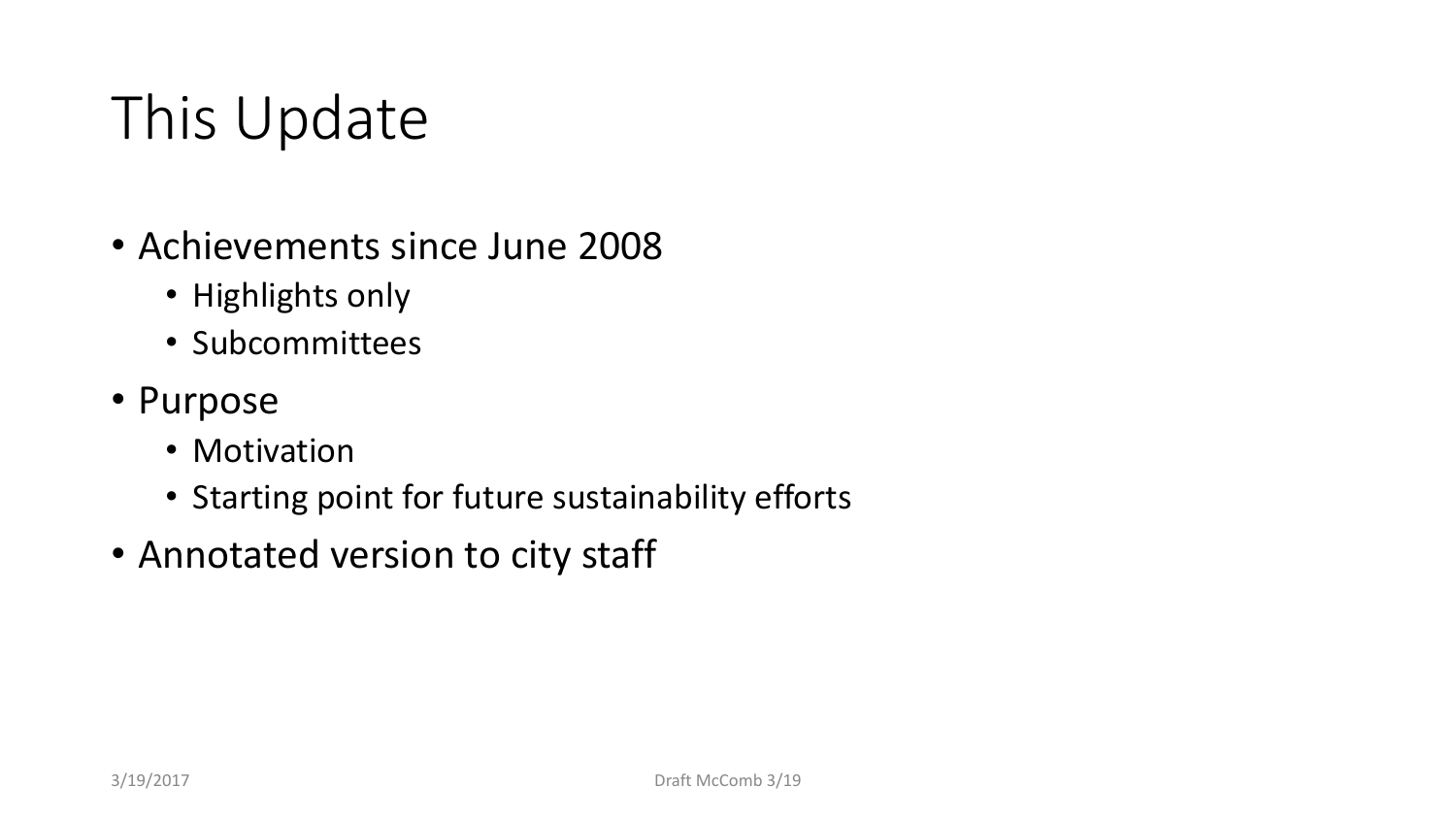### Civic Involvement and Education

- UWSP Ed. D., Educational Sustainability, Fall 2017
	- Integrate sustainability tenets into education, community development, business
- Wisconsin Institute for Sustainable Technology, 2010
	- Research, lab services, education for business and industry
- City radio, TV, streaming radio (in progress)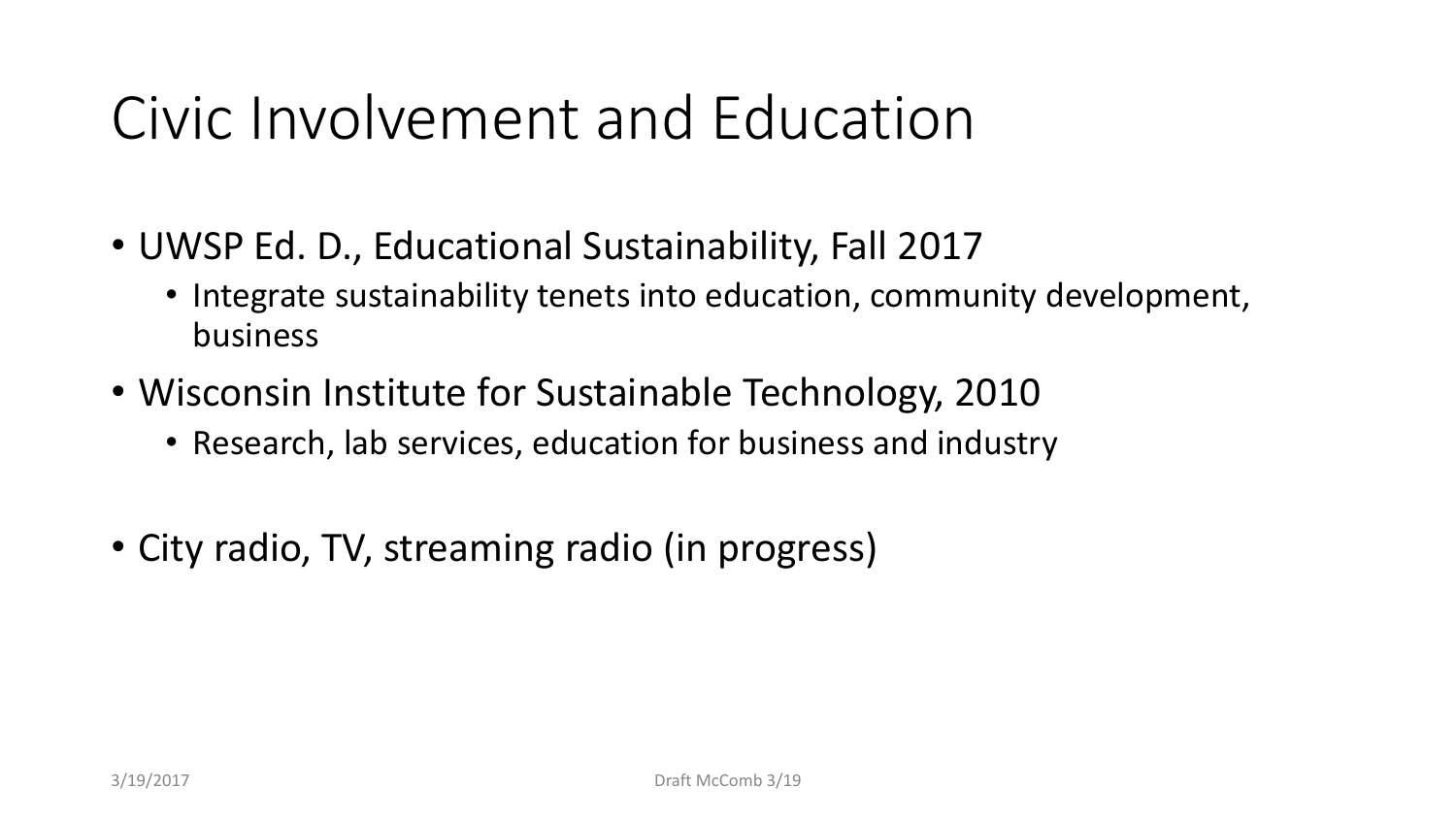### Development and Land Use

- Downtown
	- Mall reconstruction
	- 1055 Main
	- Facade improvement grants 1055 Main, Diversitea/El Jefe
	- Square redesign
- Infill development
	- Cobblestone Hotel
	- District 8 subdivisions
	- Church Street Kwik-Trip, storage/antique mall
- Zoning modifications to decrease required parking, add bicycle parking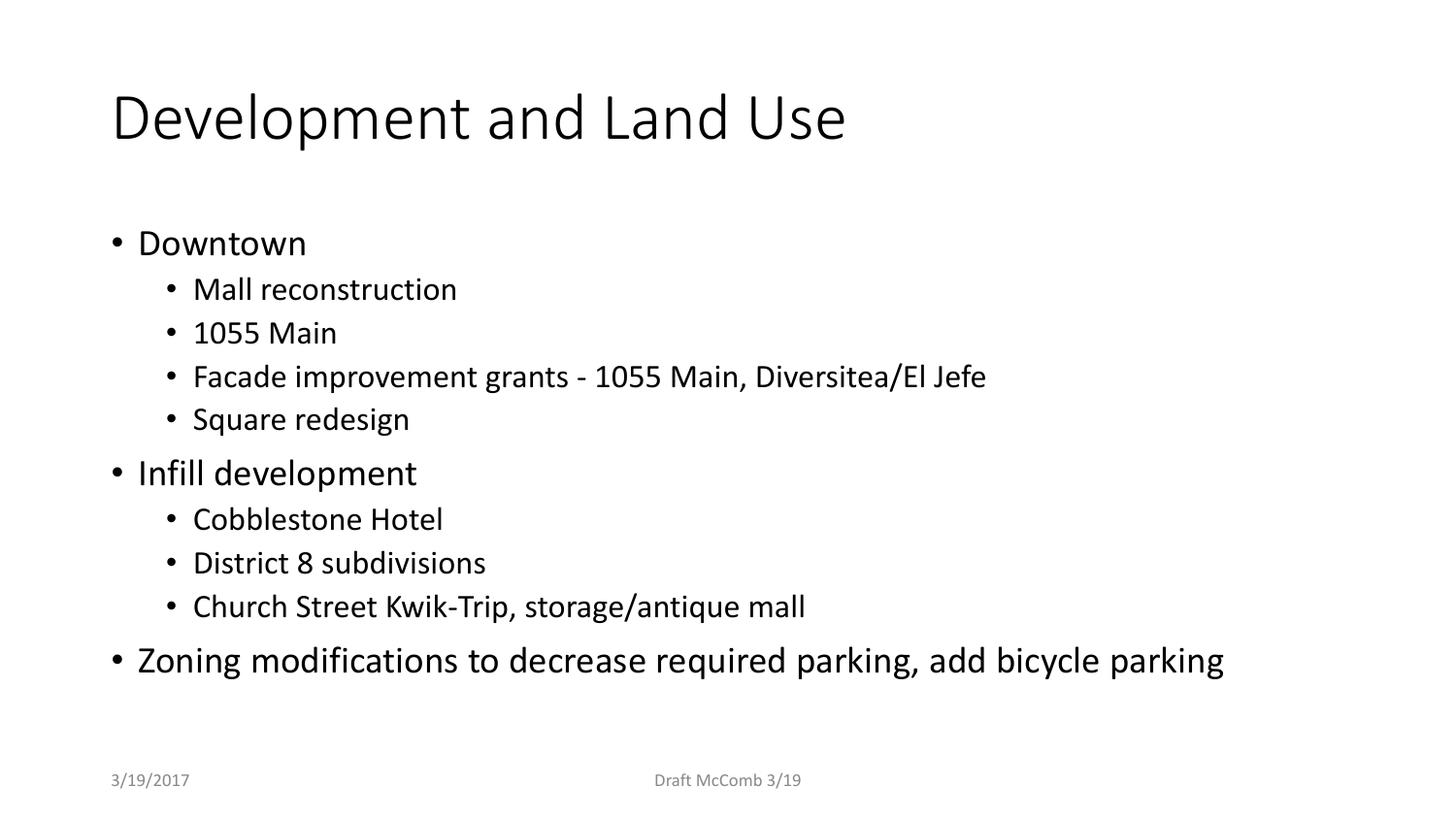#### Development and Land Use (2)

- TAP grant, Bicycle/Pedestrian Advisory Committee, adoption of Portage County Bicycle/Pedestrian Plan
- Revised Zoning Code to include unique use patterns, form-based zoning, better standards for environmental protection, greenspace, parking.
- Comprehensive plan re-do: Sustainability 1 of 4 Guiding Principles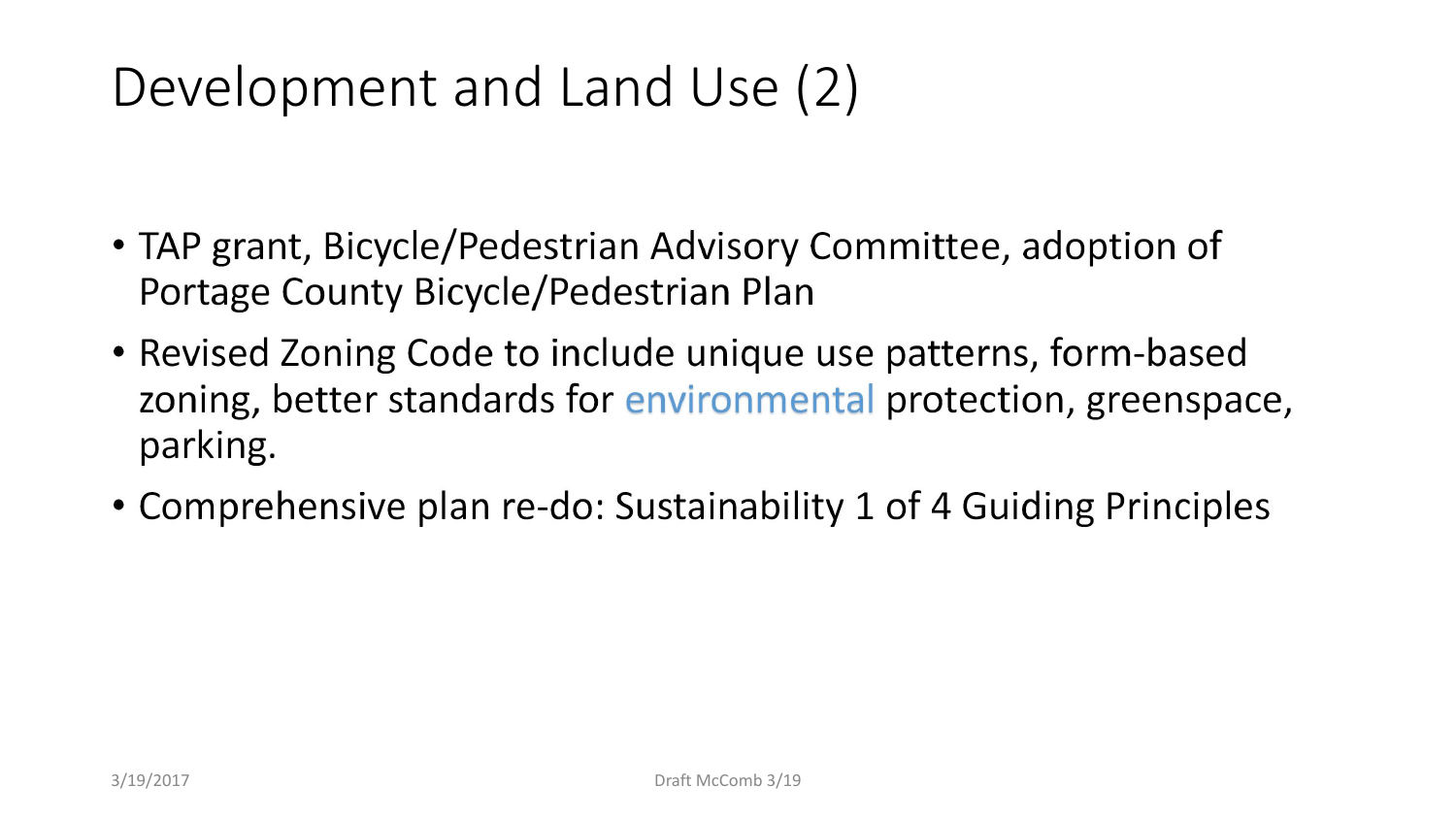### Food

- Farmshed facility
	- \$100K TIF
	- Patrick Rothfuss
	- Commercial kitchen
	- Workshops, courses
	- Central Wisconsin Farm Fresh Atlas
- Market on Strongs
- East Side Winter Market
- 15 community gardens: Portage County Hunger Poverty Prevention Partnership, Golden Sands RC&D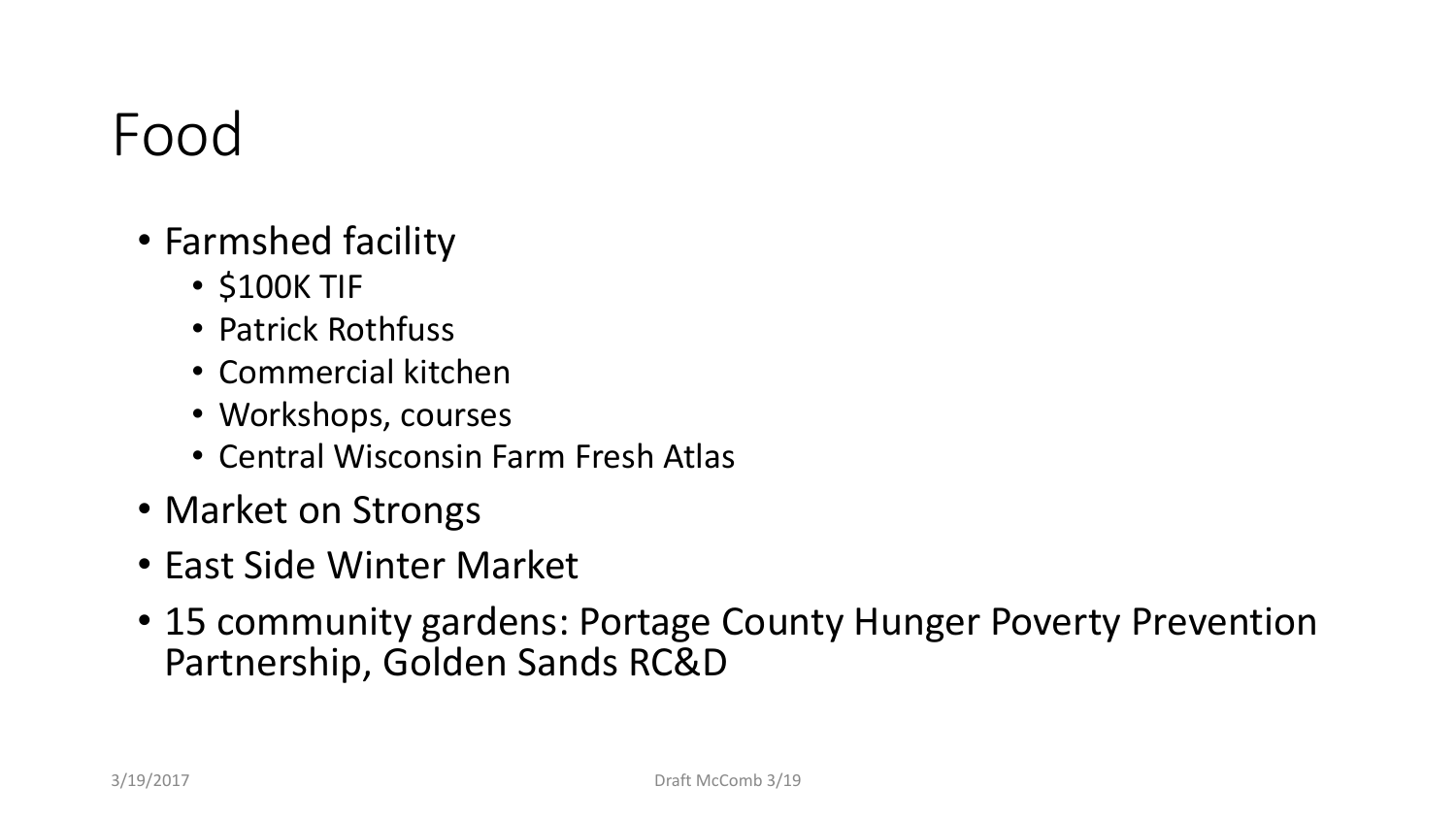## Green Building and Energy

- Transit building designed to be LEED certifiable
	- In progress: plans for solar
- City departments track energy usage and costs
- \$400K in Focus on Energy grants last 8 years
- Bio-digester
- Lights moving to LEDS for efficiency
- 11/32 stoplights flash late nights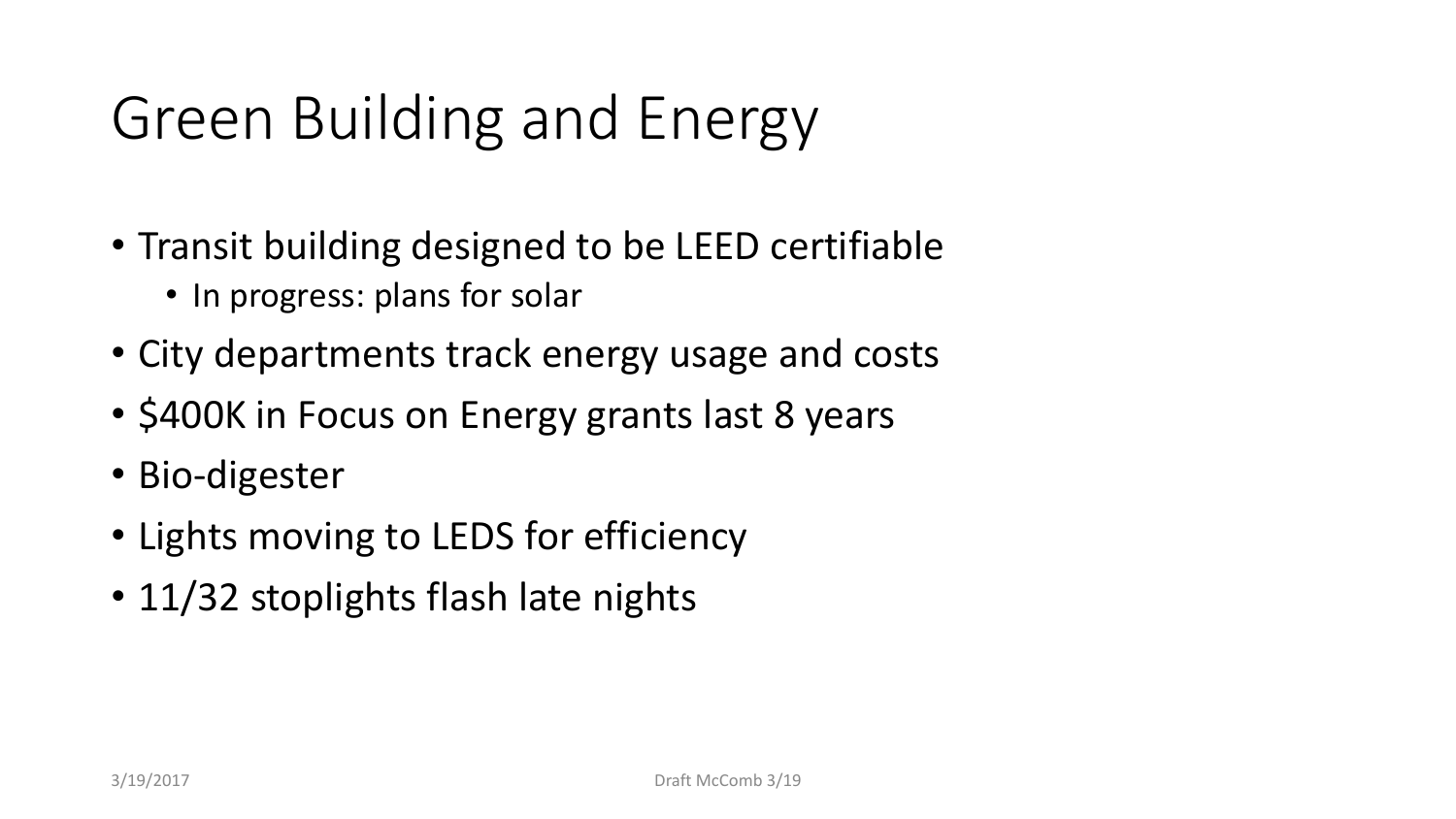# Parks and Tourism

- Tourism Commission to decide room tax expenditures
- Convention and Visitors Bureau
- Sculpture Park, 2010
- Redredged Iverson Park Channels
- EAB control and replanting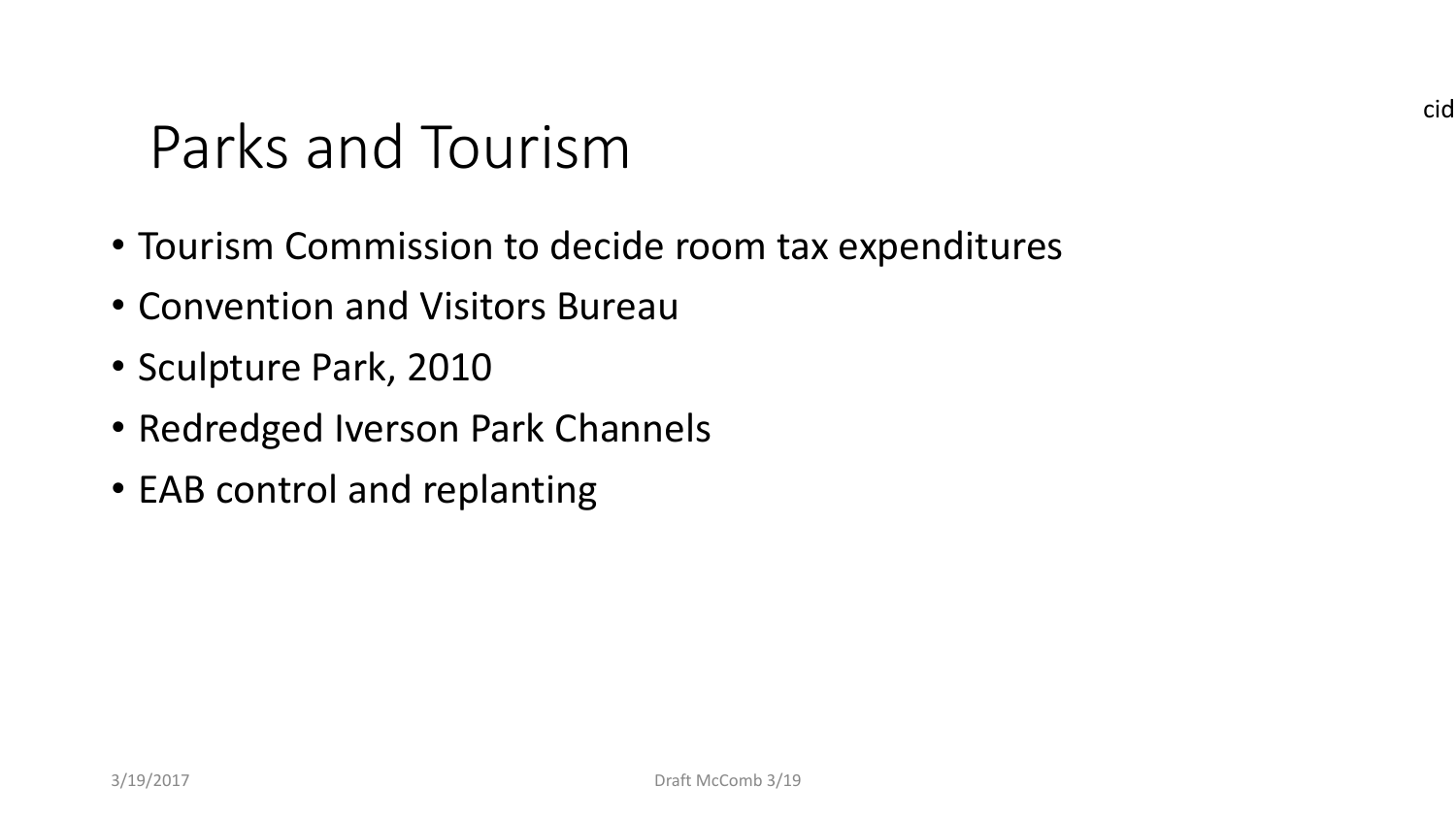### Transportation

- Hybrid buses, 2010
- Bicycle/Pedestrian Advisory Committee
- TAP grant
- Adoption of county bicycle/pedestrian plan
- Pedestrians
	- Franklin and Division signal
	- In progress: Safe walk to school
	- Sidewalk infill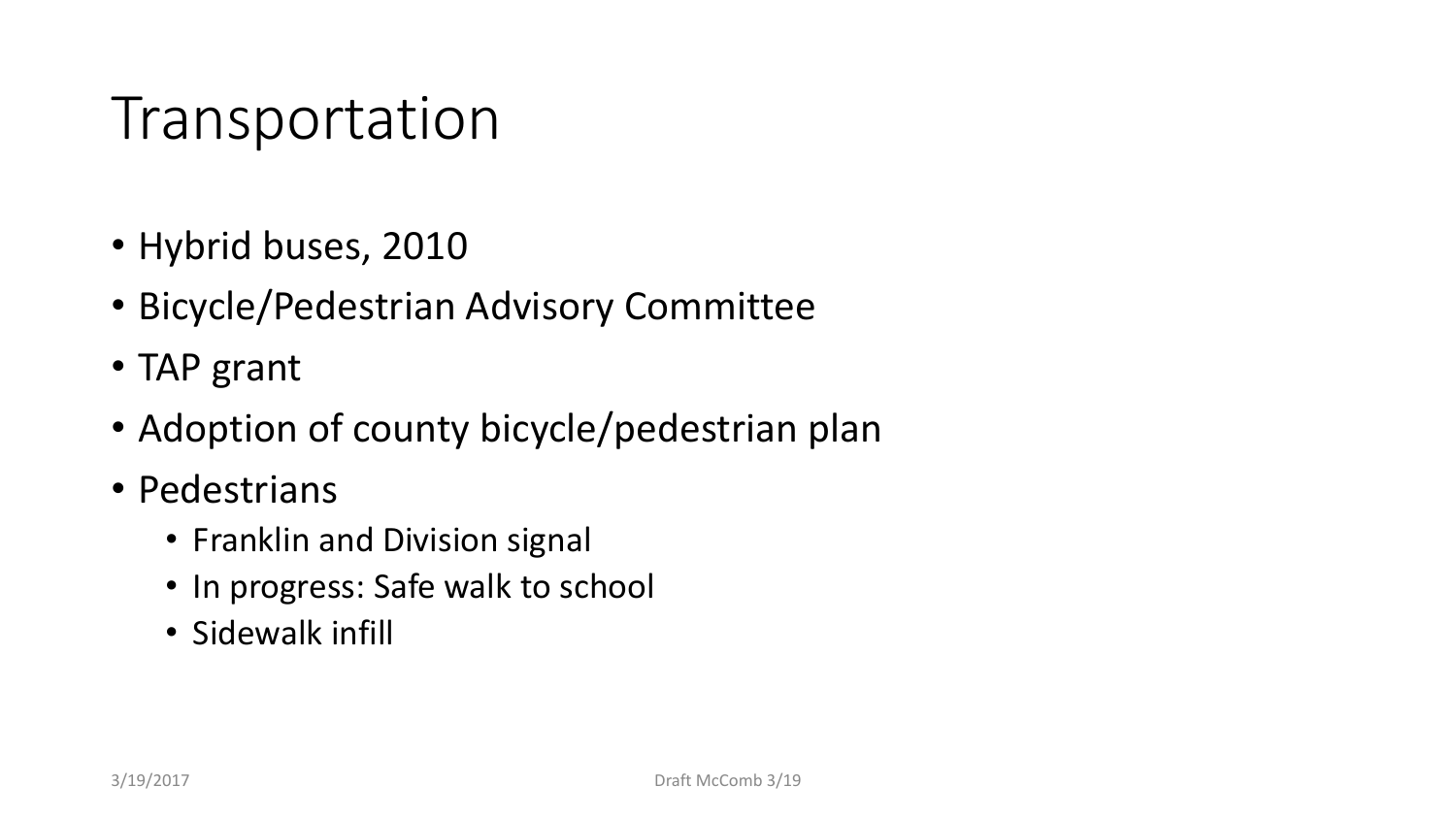## Waste/Recycling

- Single-stream recycling
	- 20% increase
- Convenient drop-off hours
- Walk-up service
- In progress: exploring feasibility of city-wide organics pickup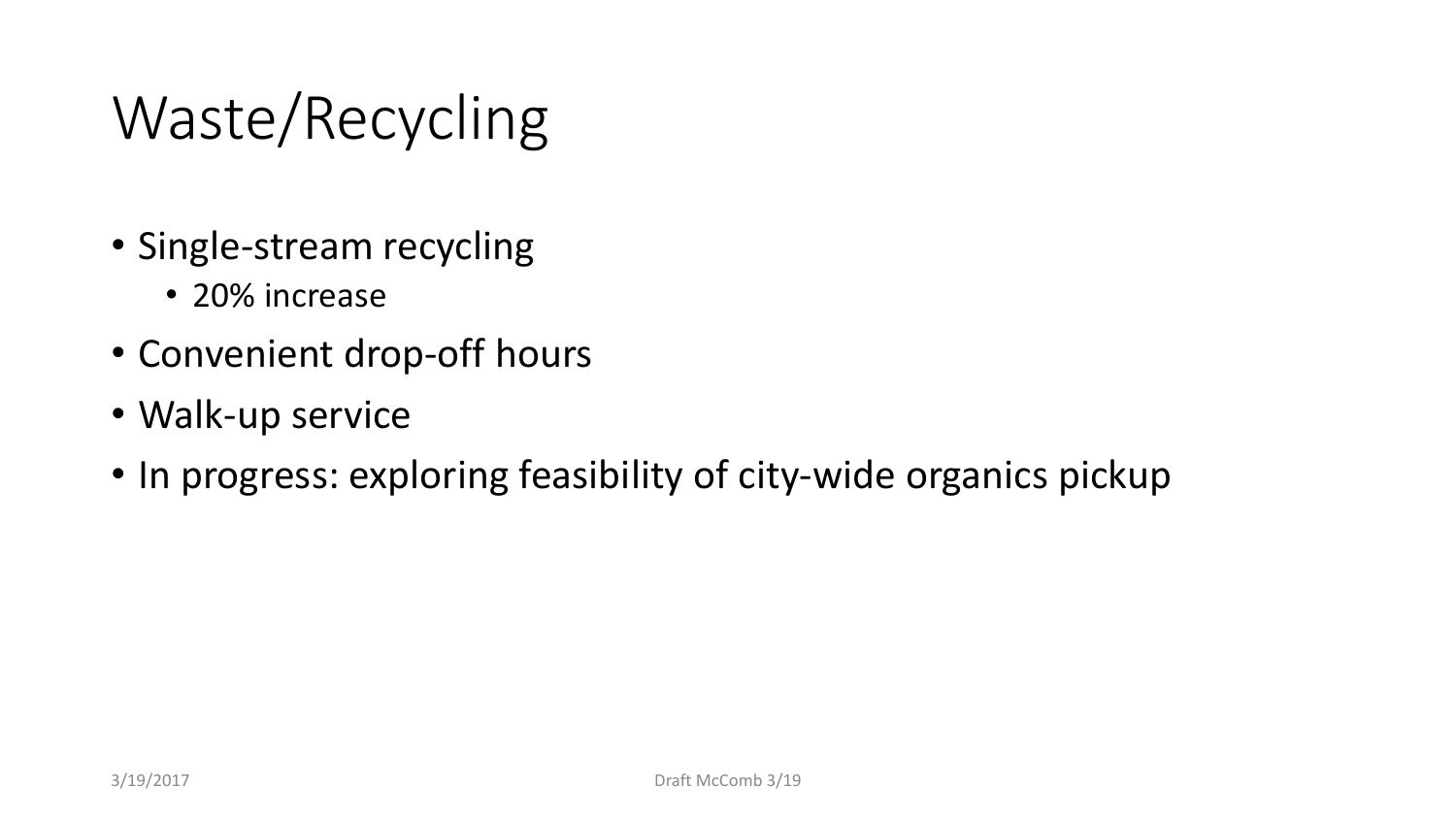### Water/Wastewater

- Stormwater utility, 2013
- Rain gardens: Credit, demonstration at airport
- In progress: customer billing interface
	- Set up alarms to monitor water usage
- More investigation of wellhead protection areas than most municipalities
- Effluent water heat sink for city heat pumps
- Constant attention to energy efficiency/renewable energy technologies